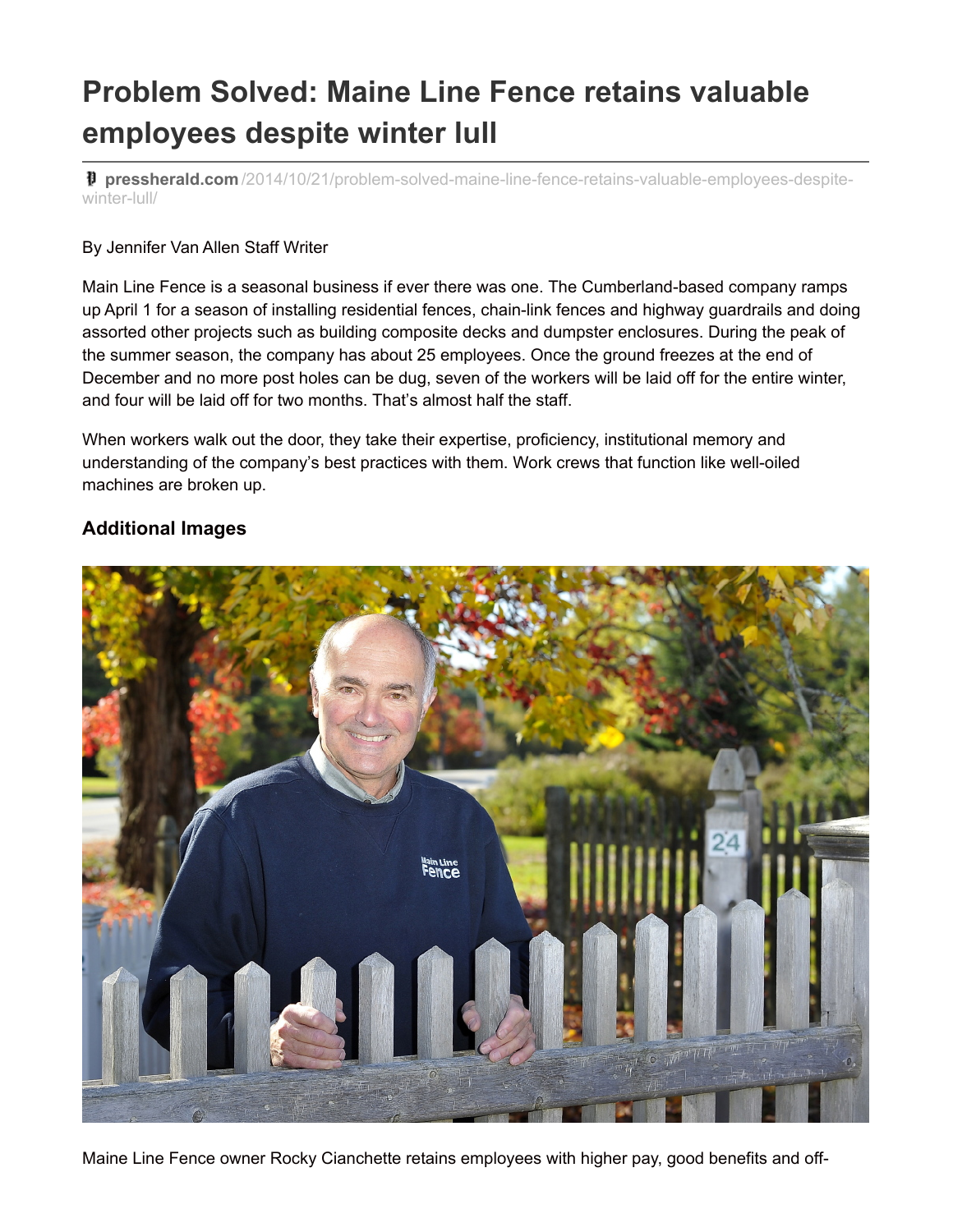season work projects. Gordon Chibroski/Staff Photographer

## **ROCKY CIANCHETTE, MAINE LINE FENCE**

**Problem:** Maintaining a skilled workforce through seasonal fluctuations

**Solution:** Offer better compensation than competitors and structure work orders to minimize seasonal impact

**Lesson learned**: Reinvest in employees any way you can. "A lot of the time it's just a matter of working hard at treating them fairly. It makes things more expensive, but it pays off."

"Sometimes we can lose a lot of good people because it's only going to be a nine-month job and they need work that's year-round," said owner Rocky Cianchette.

And if the company can't recruit enough workers in the spring, it won't be able to hit the ground running as soon as the ground thaws. Once a new hire is made, it can take up to four weeks to train that person, which can slow down completion of one job and the start of another. That affects the bottom line right away. Because if the company can't take customer orders as soon as they come in, it risks losing them to a competitor.

"We're like squirrels, scurrying to get everything stored away before the winter," Cianchette said.

Main Line Fence doesn't subcontract any work or hire temporary workers because "you lose control over what's going to get done," Cianchette said. That makes retention – even with a three-month layoff – critical.

So how does the company attract people willing to work just nine months a year? And how does it lure them back after a months-long layoff, especially in winters like the one in 2014, when they couldn't start work until the third week of April?

The first part of the solution involves offering medical, disability and life insurance, plus a pension plan. Main Line Fence also tries to pay competitively. Unskilled laborers start at \$12 an hour, more than the \$10 to \$11 hourly wage often advertised by competitors.

Second, Cianchette has developed a mix of business clients so he can keep workers as busy as possible as long as possible. The residential work peaks in the summer with the influx of tourists and summer homeowners. The commercial work – like the guardrail that a Main Line fence crew just completed along the Androscoggin River in Durham – peaks in the fall, as highway projects wrap up before the ground gets too cold to pave. Main Line Fence also sells products like custom-made cedar picket fences, privacy fences and gates to landscapers, fabricators and subcontractors, in addition to individual components for chain-link fences and wood and steel guardrails.

That work can be done all year round. So if workers are back early from a job, or stay on through the winter months, they have something to do in addition to equipment repairs.

The way Cianchette sees it, it's just another way to invest in keeping good employees. The average tenure of a Maine Line Fence employee is 10 years.

"We could definitely get by with fewer employees in the depth of the winter," he said. "But we keep all of the most important people so they will be here when we need them."

And it has paid off. A dozen Main Line Fence employees have worked there 11 years or more. One worker who started when he was 18 is still working part time at age 72. In the 43 years that Cianchette has worked